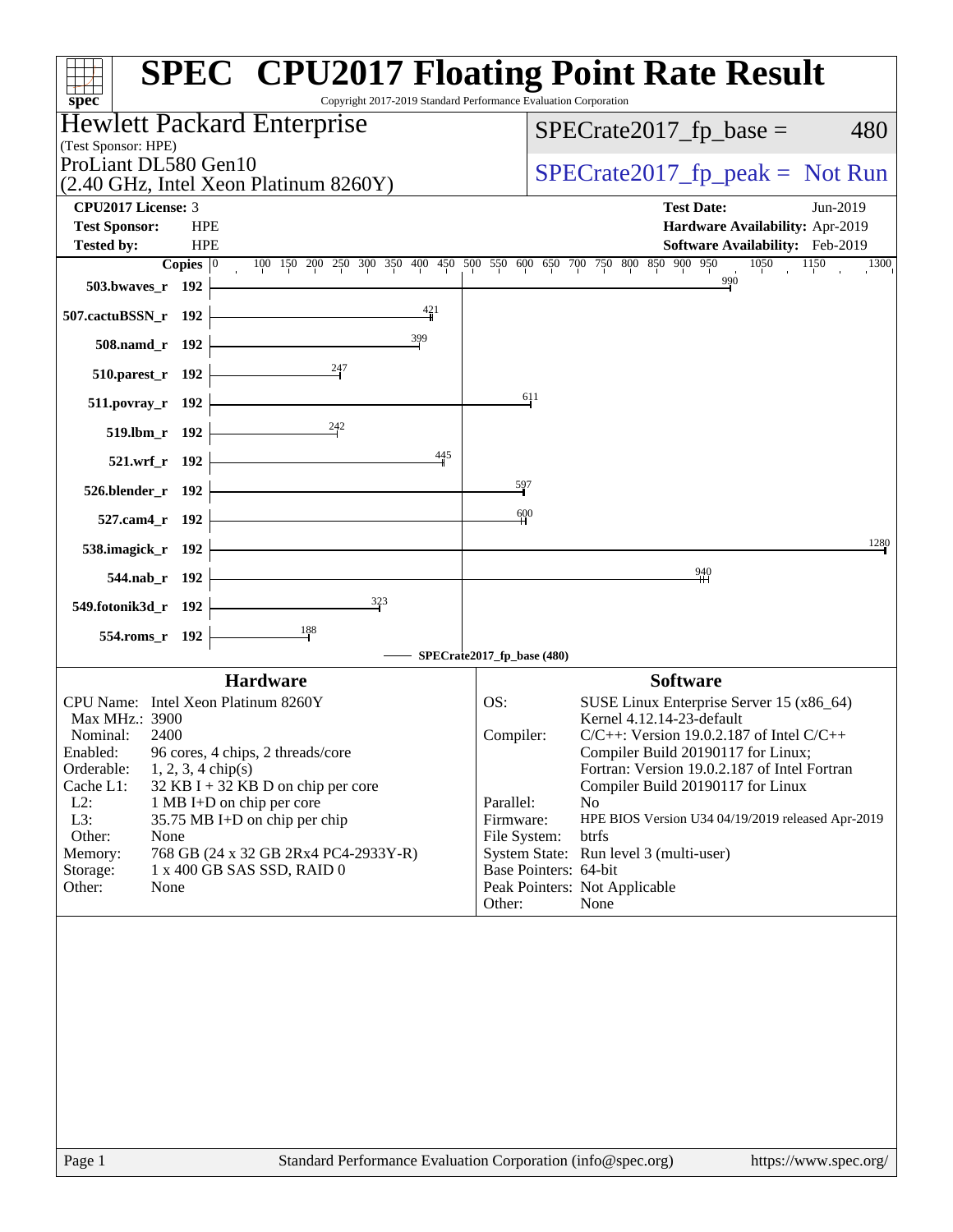Copyright 2017-2019 Standard Performance Evaluation Corporation

#### Hewlett Packard Enterprise

(Test Sponsor: HPE)

(2.40 GHz, Intel Xeon Platinum 8260Y)

 $SPECTate2017<sub>fp</sub> base = 480$ 

### ProLiant DL580 Gen10  $SPECrate2017$ \_fp\_peak = Not Run

**[CPU2017 License:](http://www.spec.org/auto/cpu2017/Docs/result-fields.html#CPU2017License)** 3 **[Test Date:](http://www.spec.org/auto/cpu2017/Docs/result-fields.html#TestDate)** Jun-2019 **[Test Sponsor:](http://www.spec.org/auto/cpu2017/Docs/result-fields.html#TestSponsor)** HPE **[Hardware Availability:](http://www.spec.org/auto/cpu2017/Docs/result-fields.html#HardwareAvailability)** Apr-2019 **[Tested by:](http://www.spec.org/auto/cpu2017/Docs/result-fields.html#Testedby)** HPE **[Software Availability:](http://www.spec.org/auto/cpu2017/Docs/result-fields.html#SoftwareAvailability)** Feb-2019

#### **[Results Table](http://www.spec.org/auto/cpu2017/Docs/result-fields.html#ResultsTable)**

|                                            | <b>Base</b>   |                |       |                |       | <b>Peak</b>    |       |               |                |              |                |              |                |              |
|--------------------------------------------|---------------|----------------|-------|----------------|-------|----------------|-------|---------------|----------------|--------------|----------------|--------------|----------------|--------------|
| <b>Benchmark</b>                           | <b>Copies</b> | <b>Seconds</b> | Ratio | <b>Seconds</b> | Ratio | <b>Seconds</b> | Ratio | <b>Copies</b> | <b>Seconds</b> | <b>Ratio</b> | <b>Seconds</b> | <b>Ratio</b> | <b>Seconds</b> | <b>Ratio</b> |
| 503.bwayes_r                               | 192           | 1944           | 991   | 1946           | 989   | 1944           | 990   |               |                |              |                |              |                |              |
| 507.cactuBSSN r                            | 192           | 579            | 420   | 574            | 424   | 577            | 421   |               |                |              |                |              |                |              |
| 508.namd_r                                 | 192           | 457            | 399   | 458            | 398   | 457            | 399   |               |                |              |                |              |                |              |
| 510.parest_r                               | 192           | 2021           | 249   | 2038           | 246   | 2035           | 247   |               |                |              |                |              |                |              |
| 511.povray_r                               | 192           | 733            | 612   | 734            | 611   | 735            | 610   |               |                |              |                |              |                |              |
| 519.lbm r                                  | 192           | 836            | 242   | 836            | 242   | 835            | 242   |               |                |              |                |              |                |              |
| $521$ .wrf r                               | 192           | 972            | 442   | 967            | 445   | 965            | 445   |               |                |              |                |              |                |              |
| 526.blender r                              | 192           | 489            | 597   | 490            | 596   | 489            | 598   |               |                |              |                |              |                |              |
| $527$ .cam $4r$                            | 192           | 558            | 602   | 560            | 600   | 566            | 593   |               |                |              |                |              |                |              |
| 538.imagick_r                              | 192           | 372            | 1280  | 372            | 1280  | 371            | 1290  |               |                |              |                |              |                |              |
| $544$ .nab r                               | 192           | 346            | 933   | 341            | 949   | 344            | 940   |               |                |              |                |              |                |              |
| 549.fotonik3d r                            | 192           | 2308           | 324   | 2314           | 323   | 2323           | 322   |               |                |              |                |              |                |              |
| $554$ .roms $r$                            | 192           | 1630           | 187   | 1611           | 189   | 1619           | 188   |               |                |              |                |              |                |              |
| $SPECrate2017$ fp base =<br>480            |               |                |       |                |       |                |       |               |                |              |                |              |                |              |
| $SPECrate2017$ fp peak =<br><b>Not Run</b> |               |                |       |                |       |                |       |               |                |              |                |              |                |              |

Results appear in the [order in which they were run](http://www.spec.org/auto/cpu2017/Docs/result-fields.html#RunOrder). Bold underlined text [indicates a median measurement.](http://www.spec.org/auto/cpu2017/Docs/result-fields.html#Median)

#### **[Submit Notes](http://www.spec.org/auto/cpu2017/Docs/result-fields.html#SubmitNotes)**

 The numactl mechanism was used to bind copies to processors. The config file option 'submit' was used to generate numactl commands to bind each copy to a specific processor. For details, please see the config file.

### **[Operating System Notes](http://www.spec.org/auto/cpu2017/Docs/result-fields.html#OperatingSystemNotes)**

 Stack size set to unlimited using "ulimit -s unlimited" Transparent Huge Pages enabled by default Prior to runcpu invocation Filesystem page cache synced and cleared with: sync; echo 3 > /proc/sys/vm/drop\_caches runcpu command invoked through numactl i.e.: numactl --interleave=all runcpu <etc>

#### **[General Notes](http://www.spec.org/auto/cpu2017/Docs/result-fields.html#GeneralNotes)**

Environment variables set by runcpu before the start of the run: LD\_LIBRARY\_PATH = "/home/cpu2017\_u2/lib/ia32:/home/cpu2017\_u2/lib/intel64"

 Binaries compiled on a system with 1x Intel Core i9-7900X CPU + 32GB RAM memory using Redhat Enterprise Linux 7.5 NA: The test sponsor attests, as of date of publication, that CVE-2017-5754 (Meltdown) is mitigated in the system as tested and documented.

**(Continued on next page)**

| Page 2<br>Standard Performance Evaluation Corporation (info@spec.org)<br>https://www.spec.org/ |
|------------------------------------------------------------------------------------------------|
|------------------------------------------------------------------------------------------------|

**[spec](http://www.spec.org/)**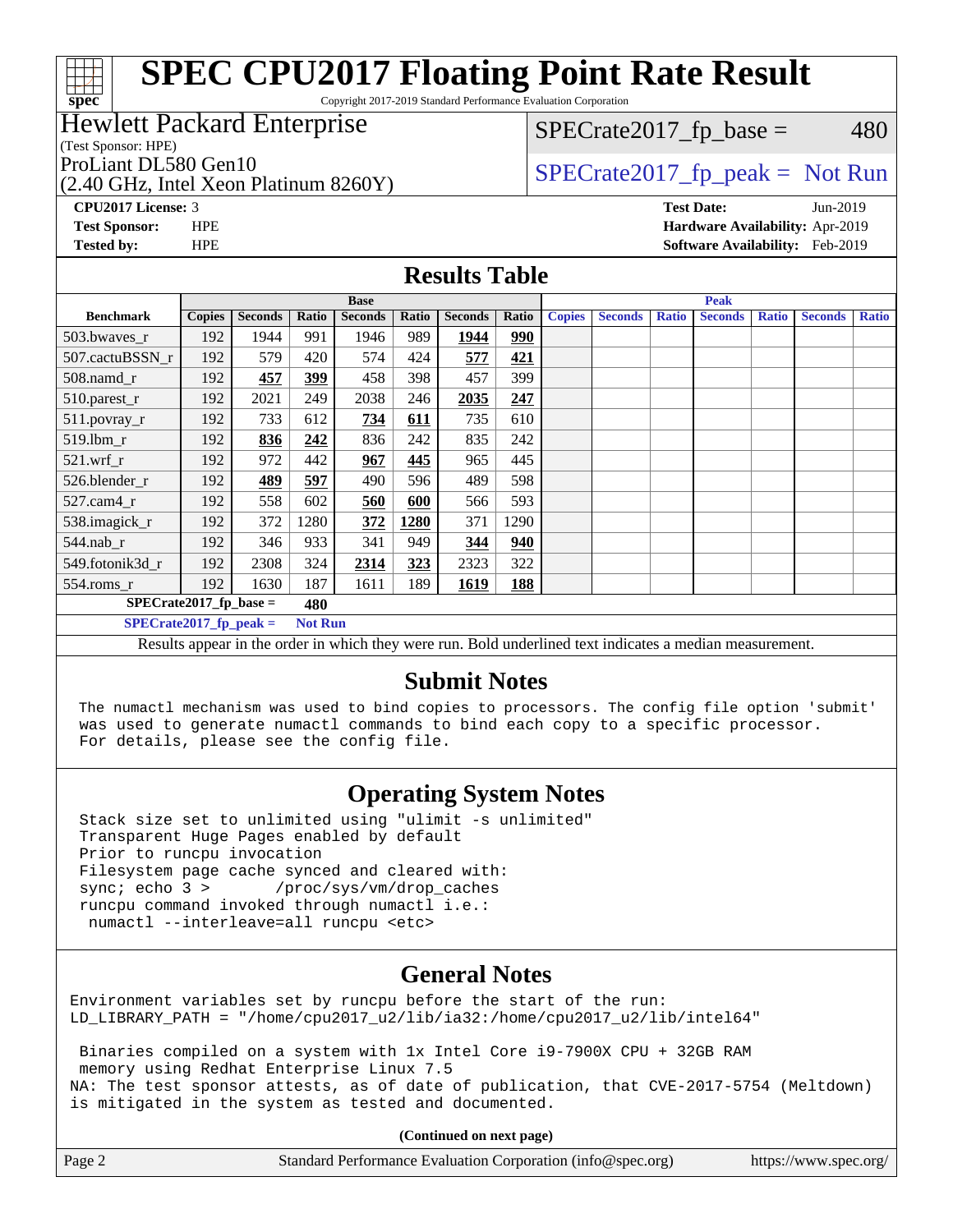Copyright 2017-2019 Standard Performance Evaluation Corporation

#### Hewlett Packard Enterprise

 $SPECTate2017<sub>fp</sub> base = 480$ 

(Test Sponsor: HPE)

(2.40 GHz, Intel Xeon Platinum 8260Y)

**[spec](http://www.spec.org/)**

**[Tested by:](http://www.spec.org/auto/cpu2017/Docs/result-fields.html#Testedby)** HPE **[Software Availability:](http://www.spec.org/auto/cpu2017/Docs/result-fields.html#SoftwareAvailability)** Feb-2019

ProLiant DL580 Gen10  $SPECrate2017$  fp\_peak = Not Run

**[CPU2017 License:](http://www.spec.org/auto/cpu2017/Docs/result-fields.html#CPU2017License)** 3 **[Test Date:](http://www.spec.org/auto/cpu2017/Docs/result-fields.html#TestDate)** Jun-2019 **[Test Sponsor:](http://www.spec.org/auto/cpu2017/Docs/result-fields.html#TestSponsor)** HPE **[Hardware Availability:](http://www.spec.org/auto/cpu2017/Docs/result-fields.html#HardwareAvailability)** Apr-2019

#### **[General Notes \(Continued\)](http://www.spec.org/auto/cpu2017/Docs/result-fields.html#GeneralNotes)**

Yes: The test sponsor attests, as of date of publication, that CVE-2017-5753 (Spectre variant 1) is mitigated in the system as tested and documented. Yes: The test sponsor attests, as of date of publication, that CVE-2017-5715 (Spectre variant 2) is mitigated in the system as tested and documented.

#### **[Platform Notes](http://www.spec.org/auto/cpu2017/Docs/result-fields.html#PlatformNotes)**

Page 3 Standard Performance Evaluation Corporation [\(info@spec.org\)](mailto:info@spec.org) <https://www.spec.org/> BIOS Configuration: Thermal Configuration set to Maximum Cooling Memory Patrol Scrubbing set to Disabled LLC Prefetch set to Enabled LLC Dead Line Allocation set to Disabled Enhanced Processor Performance set to Enabled Workload Profile set to General Throughput Compute Workload Profile set to Custom Energy/Performance Bias set to Balanced Performance Advanced Memory Protection set to Advanced ECC Sysinfo program /home/cpu2017\_u2/bin/sysinfo Rev: r5974 of 2018-05-19 9bcde8f2999c33d61f64985e45859ea9 running on dl580-sles15 Fri Jun 21 13:05:28 2019 SUT (System Under Test) info as seen by some common utilities. For more information on this section, see <https://www.spec.org/cpu2017/Docs/config.html#sysinfo> From /proc/cpuinfo model name : Intel(R) Xeon(R) Platinum 8260C CPU @ 2.40GHz 4 "physical id"s (chips) 192 "processors" cores, siblings (Caution: counting these is hw and system dependent. The following excerpts from /proc/cpuinfo might not be reliable. Use with caution.) cpu cores : 24 siblings : 48 physical 0: cores 0 1 2 3 9 10 11 12 13 16 17 18 19 20 21 24 25 26 27 28 29 physical 1: cores 0 1 2 3 9 10 11 12 13 16 17 18 19 20 21 24 25 26 27 28 29 physical 2: cores 0 1 2 3 4 8 9 10 11 12 13 16 17 18 19 20 21 25 26 27 28 29 physical 3: cores 0 1 2 3 8 9 10 11 12 13 16 17 18 19 20 21 22 25 26 27 28 29 From lscpu: Architecture: x86\_64 CPU op-mode(s): 32-bit, 64-bit Byte Order: Little Endian CPU(s): 192 On-line CPU(s) list: 0-191 Thread(s) per core: 2 Core(s) per socket: 24 **(Continued on next page)**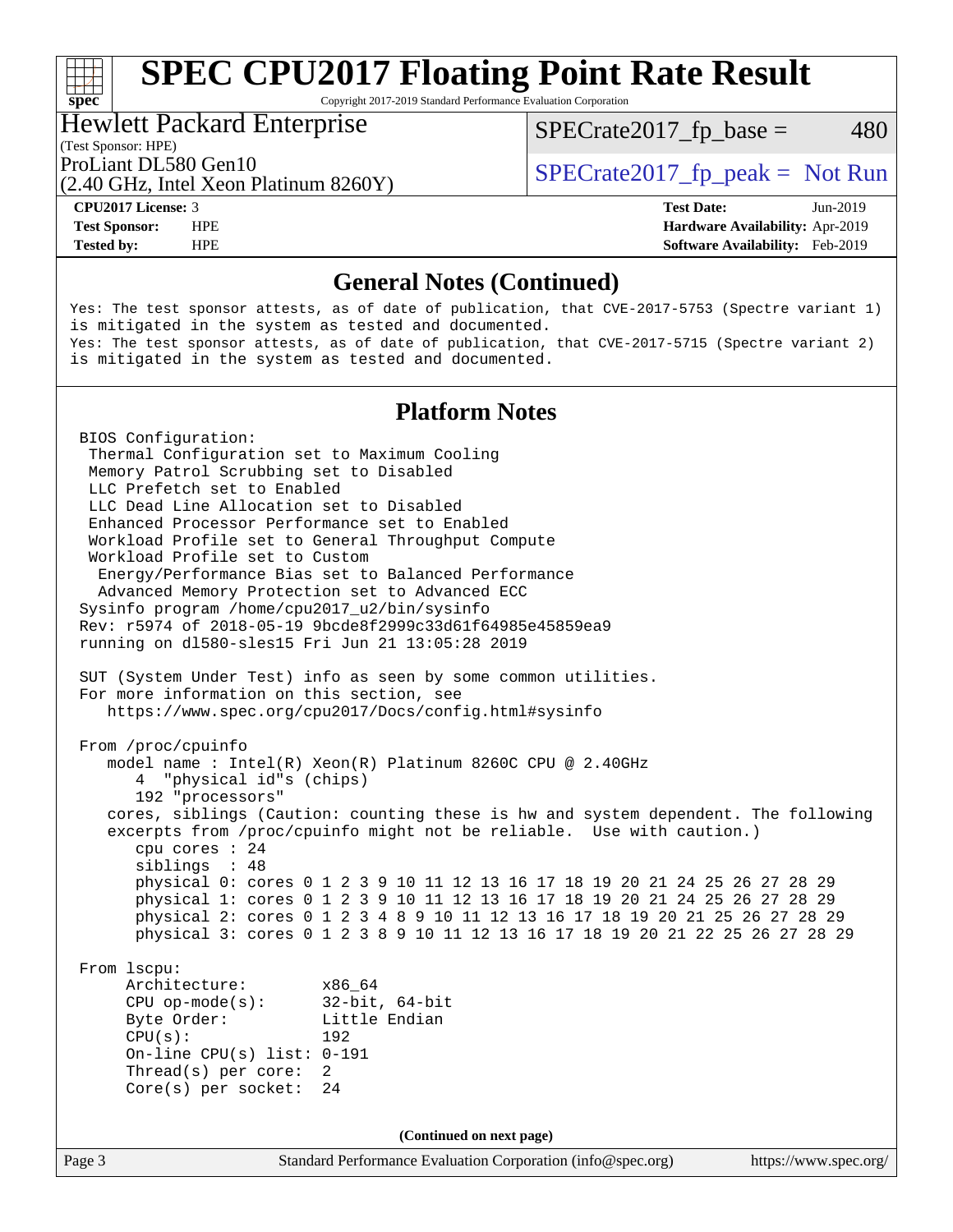# **[spec](http://www.spec.org/)**

# **[SPEC CPU2017 Floating Point Rate Result](http://www.spec.org/auto/cpu2017/Docs/result-fields.html#SPECCPU2017FloatingPointRateResult)**

Copyright 2017-2019 Standard Performance Evaluation Corporation

### Hewlett Packard Enterprise

 $SPECrate2017_fp\_base = 480$ 

#### (Test Sponsor: HPE)

(2.40 GHz, Intel Xeon Platinum 8260Y)

ProLiant DL580 Gen10<br>  $(2.40 \text{ GHz} \text{ Intel } \text{Xeon} \text{ Platinum } 8260 \text{ V})$   $\qquad \qquad$  SPECrate 2017\_fp\_peak = Not Run

**[CPU2017 License:](http://www.spec.org/auto/cpu2017/Docs/result-fields.html#CPU2017License)** 3 **[Test Date:](http://www.spec.org/auto/cpu2017/Docs/result-fields.html#TestDate)** Jun-2019 **[Test Sponsor:](http://www.spec.org/auto/cpu2017/Docs/result-fields.html#TestSponsor)** HPE **[Hardware Availability:](http://www.spec.org/auto/cpu2017/Docs/result-fields.html#HardwareAvailability)** Apr-2019 **[Tested by:](http://www.spec.org/auto/cpu2017/Docs/result-fields.html#Testedby)** HPE **[Software Availability:](http://www.spec.org/auto/cpu2017/Docs/result-fields.html#SoftwareAvailability)** Feb-2019

#### **[Platform Notes \(Continued\)](http://www.spec.org/auto/cpu2017/Docs/result-fields.html#PlatformNotes)**

| Socket(s):                 | 4                                                                                    |
|----------------------------|--------------------------------------------------------------------------------------|
| NUMA $node(s):$            | 8                                                                                    |
| Vendor ID:                 | GenuineIntel                                                                         |
| CPU family:                | 6                                                                                    |
| Model:                     | 85                                                                                   |
| Model name:                | $Intel(R) Xeon(R) Platinum 8260C CPU @ 2.40GHz$                                      |
| Stepping:                  | 6                                                                                    |
| CPU MHz:                   | 2400.000                                                                             |
| BogoMIPS:                  | 4800.00                                                                              |
| Virtualization:            | $VT - x$                                                                             |
| L1d cache:                 | 32K                                                                                  |
| Lli cache:<br>$L2$ cache:  | 32K<br>1024K                                                                         |
| L3 cache:                  | 36608K                                                                               |
| NUMA node0 CPU(s):         | $0 - 11, 96 - 107$                                                                   |
| NUMA $node1$ $CPU(s):$     | $12 - 23, 108 - 119$                                                                 |
| NUMA node2 CPU(s):         | $24 - 35, 120 - 131$                                                                 |
| NUMA $node3$ $CPU(s):$     | $36 - 47, 132 - 143$                                                                 |
| NUMA $node4$ $CPU(s):$     | $48 - 59, 144 - 155$                                                                 |
| NUMA node5 CPU(s):         | $60 - 71, 156 - 167$                                                                 |
| NUMA node6 CPU(s):         | 72-83,168-179                                                                        |
| NUMA $node7$ $CPU(s):$     | 84-95,180-191                                                                        |
| Flaqs:                     | fpu vme de pse tsc msr pae mce cx8 apic sep mtrr pge mca cmov                        |
|                            | pat pse36 clflush dts acpi mmx fxsr sse sse2 ss ht tm pbe syscall nx pdpelgb rdtscp  |
|                            | lm constant_tsc art arch_perfmon pebs bts rep_good nopl xtopology nonstop_tsc cpuid  |
|                            | aperfmperf tsc_known_freq pni pclmulqdq dtes64 monitor ds_cpl vmx smx est tm2 ssse3  |
|                            | sdbg fma cx16 xtpr pdcm pcid dca sse4_1 sse4_2 x2apic movbe popcnt                   |
|                            | tsc_deadline_timer aes xsave avx f16c rdrand lahf_lm abm 3dnowprefetch cpuid_fault   |
|                            | epb cat_13 cdp_13 invpcid_single intel_ppin mba tpr_shadow vnmi flexpriority ept     |
|                            | vpid fsgsbase tsc_adjust bmil hle avx2 smep bmi2 erms invpcid rtm cqm mpx rdt_a      |
|                            | avx512f avx512dq rdseed adx smap clflushopt clwb intel_pt avx512cd avx512bw avx512vl |
|                            | xsaveopt xsavec xgetbvl xsaves cqm_llc cqm_occup_llc cqm_mbm_total cqm_mbm_local     |
|                            | ibpb ibrs stibp dtherm ida arat pln pts pku ospke avx512_vnni arch_capabilities ssbd |
| /proc/cpuinfo cache data   |                                                                                      |
| cache size : 36608 KB      |                                                                                      |
|                            |                                                                                      |
|                            | From numactl --hardware WARNING: a numactl 'node' might or might not correspond to a |
| physical chip.             |                                                                                      |
| $available: 8 nodes (0-7)$ |                                                                                      |
|                            | node 0 cpus: 0 1 2 3 4 5 6 7 8 9 10 11 96 97 98 99 100 101 102 103 104 105 106 107   |
| node 0 size: 96349 MB      |                                                                                      |
| node 0 free: 95989 MB      |                                                                                      |
|                            | node 1 cpus: 12 13 14 15 16 17 18 19 20 21 22 23 108 109 110 111 112 113 114 115 116 |
| 117 118 119                |                                                                                      |
| node 1 size: 96763 MB      |                                                                                      |
| node 1 free: 96536 MB      |                                                                                      |
|                            |                                                                                      |
|                            | (Continued on next page)                                                             |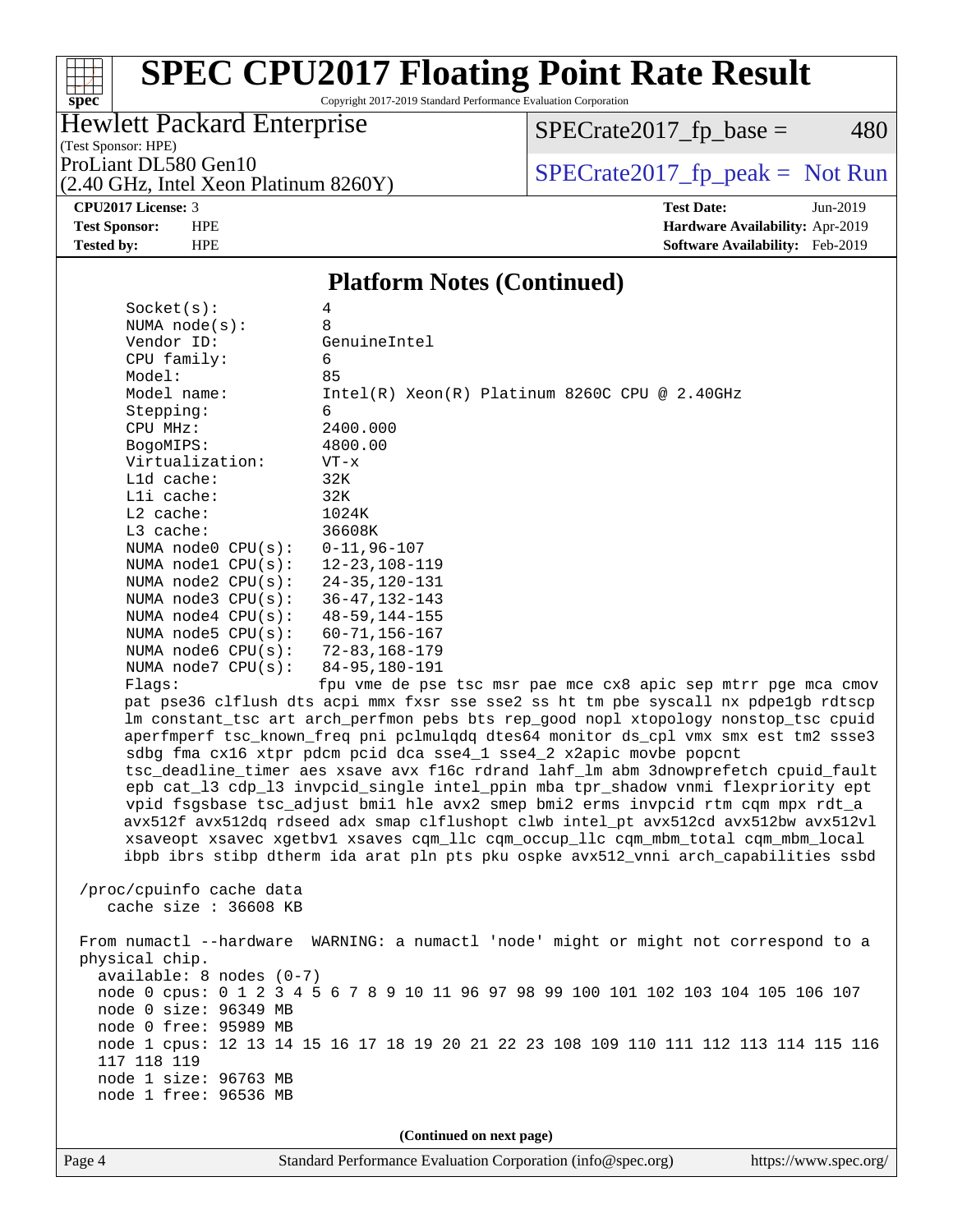# **[spec](http://www.spec.org/)**<sup>®</sup>

# **[SPEC CPU2017 Floating Point Rate Result](http://www.spec.org/auto/cpu2017/Docs/result-fields.html#SPECCPU2017FloatingPointRateResult)**

Copyright 2017-2019 Standard Performance Evaluation Corporation

Hewlett Packard Enterprise

(2.40 GHz, Intel Xeon Platinum 8260Y)

 $SPECTate2017<sub>fp</sub> base = 480$ 

(Test Sponsor: HPE)

ProLiant DL580 Gen10  $SPECrate2017$  fp\_peak = Not Run

#### **[CPU2017 License:](http://www.spec.org/auto/cpu2017/Docs/result-fields.html#CPU2017License)** 3 **[Test Date:](http://www.spec.org/auto/cpu2017/Docs/result-fields.html#TestDate)** Jun-2019

**[Test Sponsor:](http://www.spec.org/auto/cpu2017/Docs/result-fields.html#TestSponsor)** HPE **[Hardware Availability:](http://www.spec.org/auto/cpu2017/Docs/result-fields.html#HardwareAvailability)** Apr-2019 **[Tested by:](http://www.spec.org/auto/cpu2017/Docs/result-fields.html#Testedby)** HPE **[Software Availability:](http://www.spec.org/auto/cpu2017/Docs/result-fields.html#SoftwareAvailability)** Feb-2019

#### **[Platform Notes \(Continued\)](http://www.spec.org/auto/cpu2017/Docs/result-fields.html#PlatformNotes)**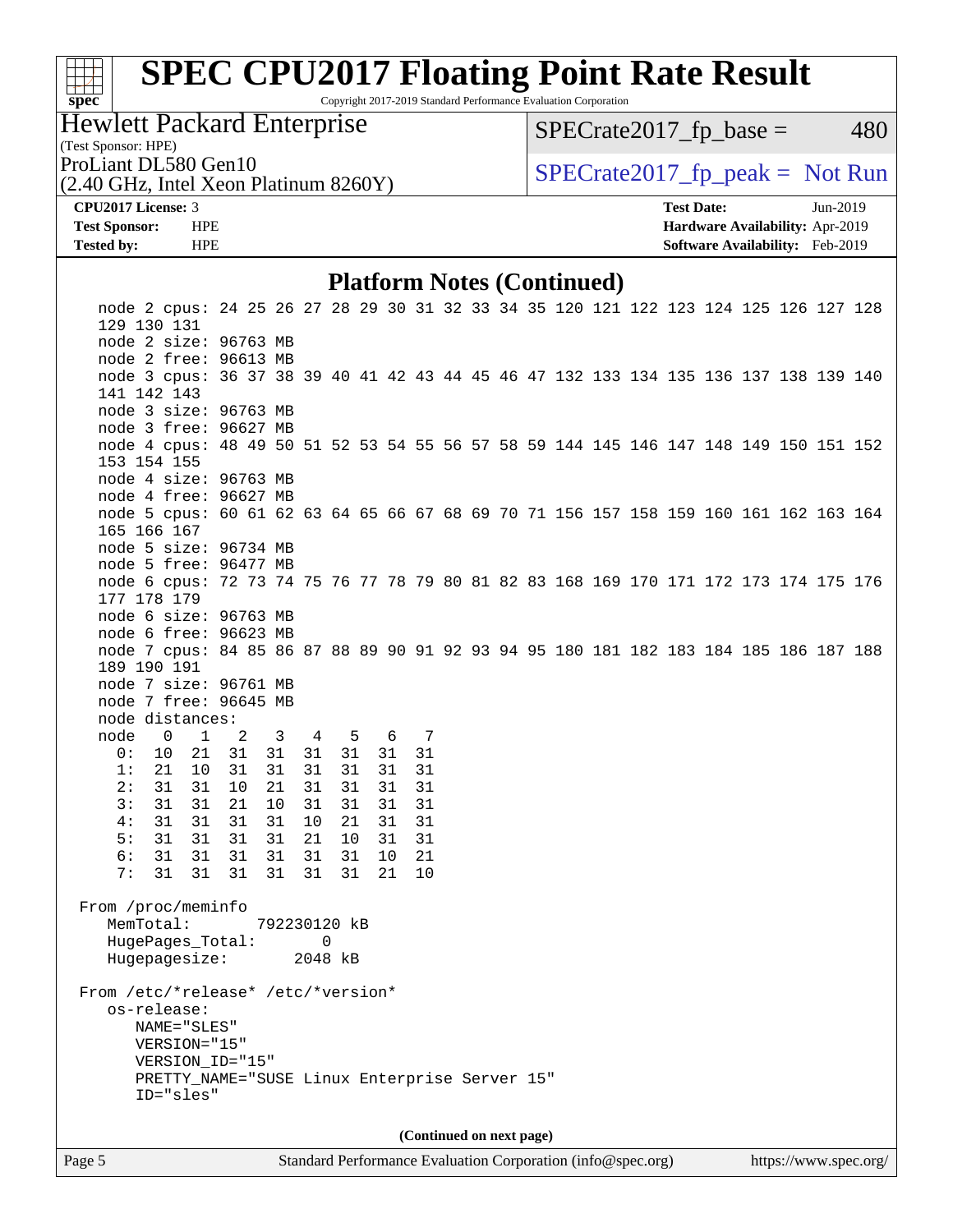Copyright 2017-2019 Standard Performance Evaluation Corporation

Hewlett Packard Enterprise

(2.40 GHz, Intel Xeon Platinum 8260Y)

 $SPECTate2017<sub>fp</sub> base = 480$ 

(Test Sponsor: HPE)

ProLiant DL580 Gen10  $SPECrate2017$  fp\_peak = Not Run

**[spec](http://www.spec.org/)**

**[CPU2017 License:](http://www.spec.org/auto/cpu2017/Docs/result-fields.html#CPU2017License)** 3 **[Test Date:](http://www.spec.org/auto/cpu2017/Docs/result-fields.html#TestDate)** Jun-2019 **[Test Sponsor:](http://www.spec.org/auto/cpu2017/Docs/result-fields.html#TestSponsor)** HPE **[Hardware Availability:](http://www.spec.org/auto/cpu2017/Docs/result-fields.html#HardwareAvailability)** Apr-2019 **[Tested by:](http://www.spec.org/auto/cpu2017/Docs/result-fields.html#Testedby)** HPE **[Software Availability:](http://www.spec.org/auto/cpu2017/Docs/result-fields.html#SoftwareAvailability)** Feb-2019

#### **[Platform Notes \(Continued\)](http://www.spec.org/auto/cpu2017/Docs/result-fields.html#PlatformNotes)**

 ID\_LIKE="suse" ANSI\_COLOR="0;32" CPE\_NAME="cpe:/o:suse:sles:15"

uname -a:

 Linux dl580-sles15 4.12.14-23-default #1 SMP Tue May 29 21:04:44 UTC 2018 (cd0437b) x86\_64 x86\_64 x86\_64 GNU/Linux

Kernel self-reported vulnerability status:

 CVE-2017-5754 (Meltdown): Not affected CVE-2017-5753 (Spectre variant 1): Mitigation: \_\_user pointer sanitization CVE-2017-5715 (Spectre variant 2): Mitigation: Indirect Branch Restricted Speculation, IBPB, IBRS\_FW

run-level 3 Jun 21 13:04

 SPEC is set to: /home/cpu2017\_u2 Filesystem Type Size Used Avail Use% Mounted on /dev/sda2 btrfs 371G 88G 283G 24% /home

 Additional information from dmidecode follows. WARNING: Use caution when you interpret this section. The 'dmidecode' program reads system data which is "intended to allow hardware to be accurately determined", but the intent may not be met, as there are frequent changes to hardware, firmware, and the "DMTF SMBIOS" standard.

 BIOS HPE U34 04/19/2019 Memory: 24x UNKNOWN NOT AVAILABLE 24x UNKNOWN NOT AVAILABLE 32 GB 2 rank 2933

 (End of data from sysinfo program) The marketing name for the processor in this result, which appears in the CPU name and hardware model areas, is different from sysinfo because a pre-production processor was used. The pre-production processor differs from the production processor in name only.

#### **[Compiler Version Notes](http://www.spec.org/auto/cpu2017/Docs/result-fields.html#CompilerVersionNotes)**

|                          | CC 519.1bm $r(base)$ 538.imagick $r(base)$ 544.nab $r(base)$                                                  |  |  |  |
|--------------------------|---------------------------------------------------------------------------------------------------------------|--|--|--|
|                          | Intel(R) C Intel(R) 64 Compiler for applications running on Intel(R) 64,<br>Version 19.0.2.187 Build 20190117 |  |  |  |
|                          | Copyright (C) 1985-2019 Intel Corporation. All rights reserved.                                               |  |  |  |
|                          |                                                                                                               |  |  |  |
|                          |                                                                                                               |  |  |  |
| (Continued on next page) |                                                                                                               |  |  |  |
| Page 6                   | Standard Performance Evaluation Corporation (info@spec.org)<br>https://www.spec.org/                          |  |  |  |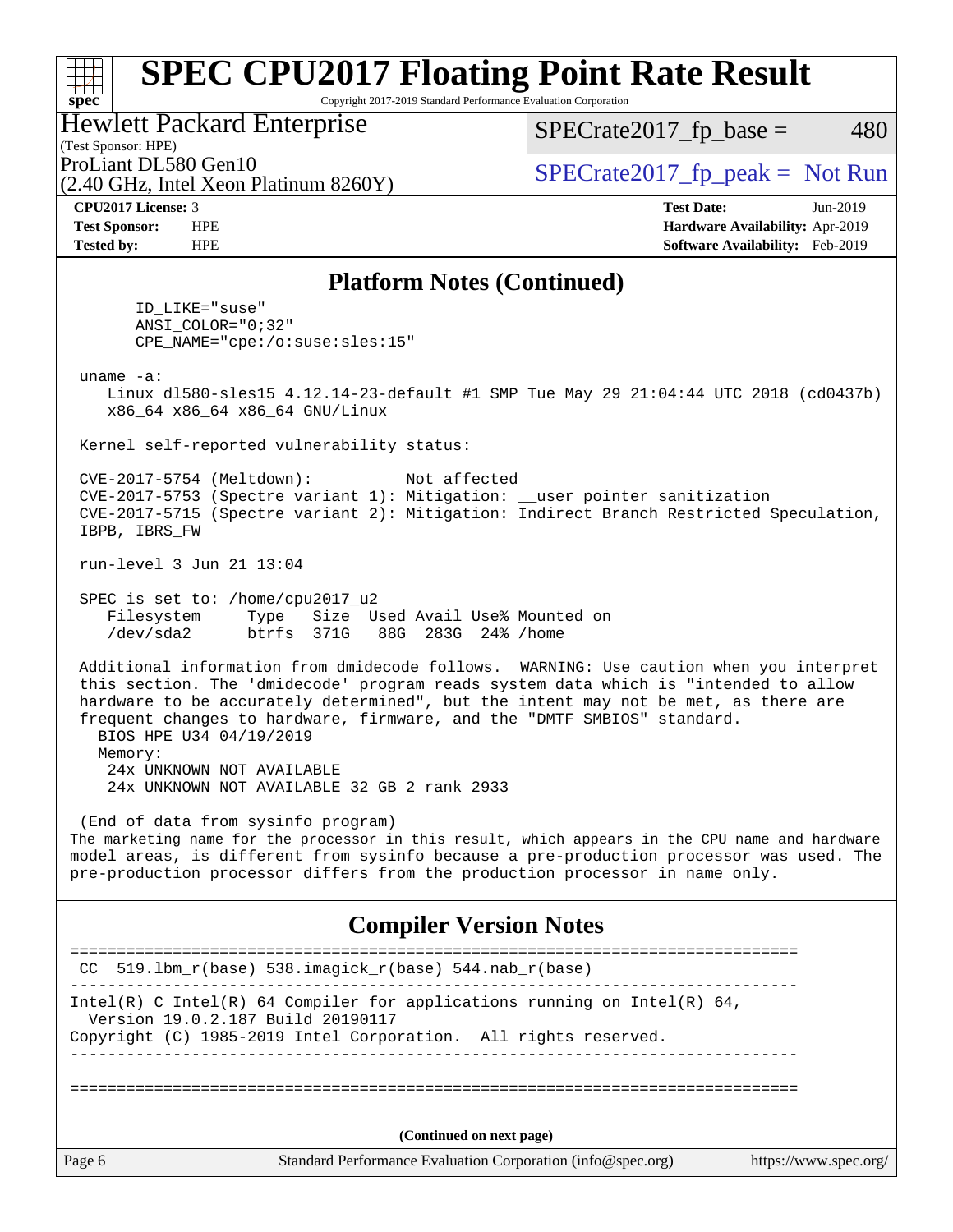### **[SPEC CPU2017 Floating Point Rate Result](http://www.spec.org/auto/cpu2017/Docs/result-fields.html#SPECCPU2017FloatingPointRateResult)** Copyright 2017-2019 Standard Performance Evaluation Corporation

### Hewlett Packard Enterprise

(Test Sponsor: HPE)

 $SPECrate2017_fp\_base = 480$ 

(2.40 GHz, Intel Xeon Platinum 8260Y)

ProLiant DL580 Gen10<br>  $(2.40 \text{ GHz} \text{ Intel } \text{Xeon} \text{ Platinum } 8260 \text{ V})$  [SPECrate2017\\_fp\\_peak =](http://www.spec.org/auto/cpu2017/Docs/result-fields.html#SPECrate2017fppeak) Not Run

**[spec](http://www.spec.org/)**

**[CPU2017 License:](http://www.spec.org/auto/cpu2017/Docs/result-fields.html#CPU2017License)** 3 **[Test Date:](http://www.spec.org/auto/cpu2017/Docs/result-fields.html#TestDate)** Jun-2019 **[Test Sponsor:](http://www.spec.org/auto/cpu2017/Docs/result-fields.html#TestSponsor)** HPE **[Hardware Availability:](http://www.spec.org/auto/cpu2017/Docs/result-fields.html#HardwareAvailability)** Apr-2019 **[Tested by:](http://www.spec.org/auto/cpu2017/Docs/result-fields.html#Testedby)** HPE **[Software Availability:](http://www.spec.org/auto/cpu2017/Docs/result-fields.html#SoftwareAvailability)** Feb-2019

#### **[Compiler Version Notes \(Continued\)](http://www.spec.org/auto/cpu2017/Docs/result-fields.html#CompilerVersionNotes)**

| Standard Performance Evaluation Corporation (info@spec.org)<br>Page 7                                                                                                                                                                                                                                                                                                                                                                                                                                                                                                | https://www.spec.org/ |
|----------------------------------------------------------------------------------------------------------------------------------------------------------------------------------------------------------------------------------------------------------------------------------------------------------------------------------------------------------------------------------------------------------------------------------------------------------------------------------------------------------------------------------------------------------------------|-----------------------|
| (Continued on next page)                                                                                                                                                                                                                                                                                                                                                                                                                                                                                                                                             |                       |
| Intel(R) Fortran Intel(R) 64 Compiler for applications running on $Intel(R)$<br>64, Version 19.0.2.187 Build 20190117<br>Copyright (C) 1985-2019 Intel Corporation. All rights reserved.<br>Intel(R) C Intel(R) 64 Compiler for applications running on Intel(R) 64,                                                                                                                                                                                                                                                                                                 |                       |
| $521.wrf_r(base)$ 527.cam $4_r(base)$<br>CC.<br>____________________________________                                                                                                                                                                                                                                                                                                                                                                                                                                                                                 |                       |
| $Intel(R)$ Fortran Intel(R) 64 Compiler for applications running on Intel(R)<br>64, Version 19.0.2.187 Build 20190117<br>Copyright (C) 1985-2019 Intel Corporation. All rights reserved.                                                                                                                                                                                                                                                                                                                                                                             |                       |
| $FC 503.bwaves_r(base) 549.fotonik3d_r(base) 554.roms_r(base)$                                                                                                                                                                                                                                                                                                                                                                                                                                                                                                       |                       |
| Intel(R) $C++$ Intel(R) 64 Compiler for applications running on Intel(R) 64,<br>Version 19.0.2.187 Build 20190117<br>Copyright (C) 1985-2019 Intel Corporation. All rights reserved.<br>Intel(R) C Intel(R) 64 Compiler for applications running on Intel(R) 64,<br>Version 19.0.2.187 Build 20190117<br>Copyright (C) 1985-2019 Intel Corporation. All rights reserved.<br>$Intel(R)$ Fortran Intel(R) 64 Compiler for applications running on Intel(R)<br>64, Version 19.0.2.187 Build 20190117<br>Copyright (C) 1985-2019 Intel Corporation. All rights reserved. |                       |
| FC 507.cactuBSSN r(base)                                                                                                                                                                                                                                                                                                                                                                                                                                                                                                                                             |                       |
| Intel(R) $C++$ Intel(R) 64 Compiler for applications running on Intel(R) 64,<br>Version 19.0.2.187 Build 20190117<br>Copyright (C) 1985-2019 Intel Corporation. All rights reserved.<br>Intel(R) C Intel(R) 64 Compiler for applications running on Intel(R) 64,<br>Version 19.0.2.187 Build 20190117<br>Copyright (C) 1985-2019 Intel Corporation. All rights reserved.                                                                                                                                                                                             |                       |
| CC 511.povray_r(base) 526.blender_r(base)<br>______________________________________<br>----------------------------------                                                                                                                                                                                                                                                                                                                                                                                                                                            |                       |
| Intel(R) $C++$ Intel(R) 64 Compiler for applications running on Intel(R) 64,<br>Version 19.0.2.187 Build 20190117<br>Copyright (C) 1985-2019 Intel Corporation. All rights reserved.                                                                                                                                                                                                                                                                                                                                                                                 |                       |
| CXXC 508.namd_r(base) 510.parest_r(base)                                                                                                                                                                                                                                                                                                                                                                                                                                                                                                                             |                       |
|                                                                                                                                                                                                                                                                                                                                                                                                                                                                                                                                                                      |                       |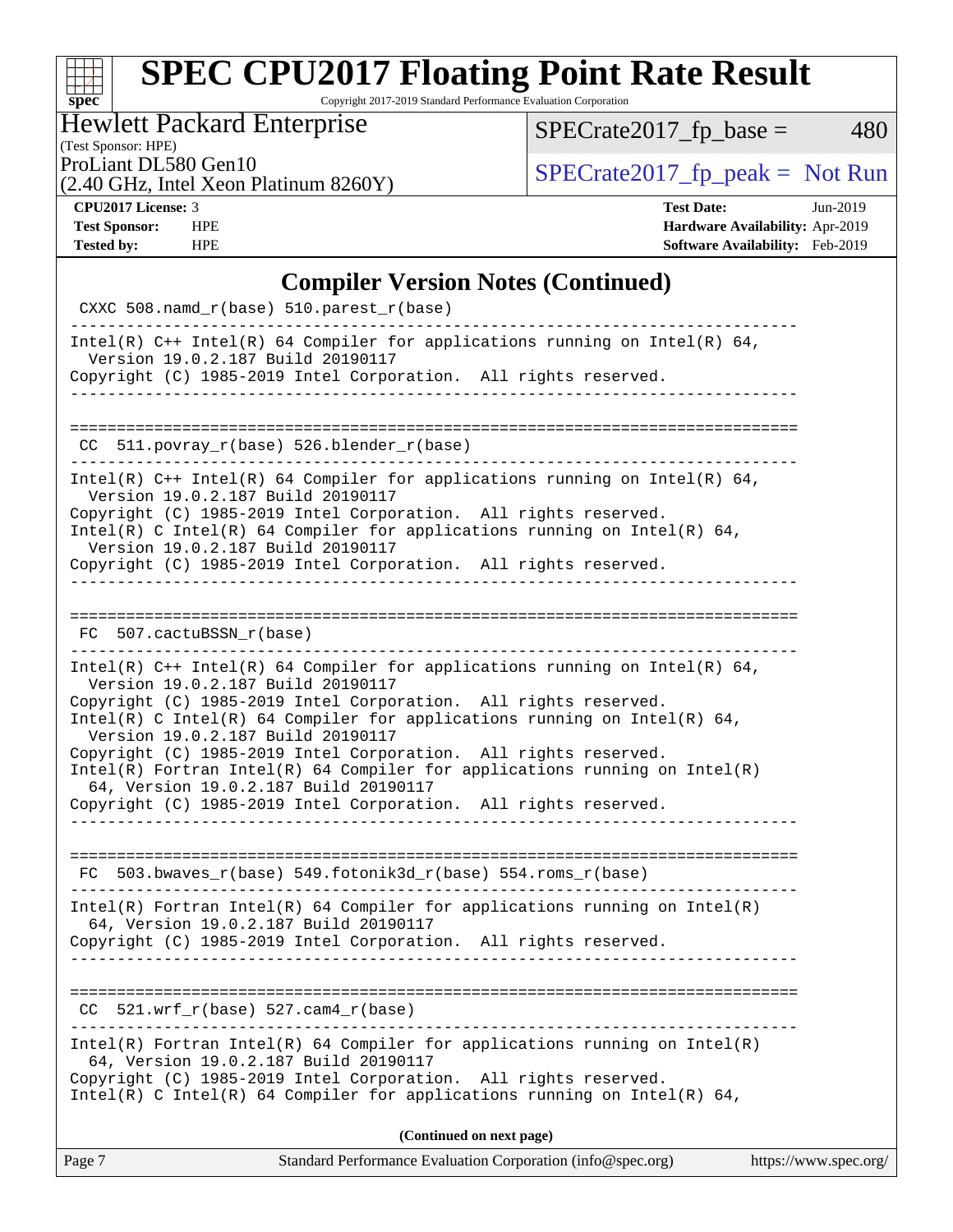Copyright 2017-2019 Standard Performance Evaluation Corporation

#### Hewlett Packard Enterprise

(Test Sponsor: HPE)

 $SPECTate2017<sub>fp</sub> base = 480$ 

(2.40 GHz, Intel Xeon Platinum 8260Y)

ProLiant DL580 Gen10<br>  $SPECTA 10$  [SPECrate2017\\_fp\\_peak =](http://www.spec.org/auto/cpu2017/Docs/result-fields.html#SPECrate2017fppeak) Not Run

**[spec](http://www.spec.org/)**

H F

**[CPU2017 License:](http://www.spec.org/auto/cpu2017/Docs/result-fields.html#CPU2017License)** 3 **[Test Date:](http://www.spec.org/auto/cpu2017/Docs/result-fields.html#TestDate)** Jun-2019 **[Test Sponsor:](http://www.spec.org/auto/cpu2017/Docs/result-fields.html#TestSponsor)** HPE **[Hardware Availability:](http://www.spec.org/auto/cpu2017/Docs/result-fields.html#HardwareAvailability)** Apr-2019 **[Tested by:](http://www.spec.org/auto/cpu2017/Docs/result-fields.html#Testedby)** HPE **[Software Availability:](http://www.spec.org/auto/cpu2017/Docs/result-fields.html#SoftwareAvailability)** Feb-2019

#### **[Compiler Version Notes \(Continued\)](http://www.spec.org/auto/cpu2017/Docs/result-fields.html#CompilerVersionNotes)**

Version 19.0.2.187 Build 20190117

Copyright (C) 1985-2019 Intel Corporation. All rights reserved.

------------------------------------------------------------------------------

### **[Base Compiler Invocation](http://www.spec.org/auto/cpu2017/Docs/result-fields.html#BaseCompilerInvocation)**

[C benchmarks](http://www.spec.org/auto/cpu2017/Docs/result-fields.html#Cbenchmarks):  $icc - m64 - std = c11$ 

[C++ benchmarks:](http://www.spec.org/auto/cpu2017/Docs/result-fields.html#CXXbenchmarks) [icpc -m64](http://www.spec.org/cpu2017/results/res2019q3/cpu2017-20190709-16165.flags.html#user_CXXbase_intel_icpc_64bit_4ecb2543ae3f1412ef961e0650ca070fec7b7afdcd6ed48761b84423119d1bf6bdf5cad15b44d48e7256388bc77273b966e5eb805aefd121eb22e9299b2ec9d9)

[Fortran benchmarks](http://www.spec.org/auto/cpu2017/Docs/result-fields.html#Fortranbenchmarks): [ifort -m64](http://www.spec.org/cpu2017/results/res2019q3/cpu2017-20190709-16165.flags.html#user_FCbase_intel_ifort_64bit_24f2bb282fbaeffd6157abe4f878425411749daecae9a33200eee2bee2fe76f3b89351d69a8130dd5949958ce389cf37ff59a95e7a40d588e8d3a57e0c3fd751)

[Benchmarks using both Fortran and C](http://www.spec.org/auto/cpu2017/Docs/result-fields.html#BenchmarksusingbothFortranandC): [ifort -m64](http://www.spec.org/cpu2017/results/res2019q3/cpu2017-20190709-16165.flags.html#user_CC_FCbase_intel_ifort_64bit_24f2bb282fbaeffd6157abe4f878425411749daecae9a33200eee2bee2fe76f3b89351d69a8130dd5949958ce389cf37ff59a95e7a40d588e8d3a57e0c3fd751) [icc -m64 -std=c11](http://www.spec.org/cpu2017/results/res2019q3/cpu2017-20190709-16165.flags.html#user_CC_FCbase_intel_icc_64bit_c11_33ee0cdaae7deeeab2a9725423ba97205ce30f63b9926c2519791662299b76a0318f32ddfffdc46587804de3178b4f9328c46fa7c2b0cd779d7a61945c91cd35)

[Benchmarks using both C and C++](http://www.spec.org/auto/cpu2017/Docs/result-fields.html#BenchmarksusingbothCandCXX): [icpc -m64](http://www.spec.org/cpu2017/results/res2019q3/cpu2017-20190709-16165.flags.html#user_CC_CXXbase_intel_icpc_64bit_4ecb2543ae3f1412ef961e0650ca070fec7b7afdcd6ed48761b84423119d1bf6bdf5cad15b44d48e7256388bc77273b966e5eb805aefd121eb22e9299b2ec9d9) [icc -m64 -std=c11](http://www.spec.org/cpu2017/results/res2019q3/cpu2017-20190709-16165.flags.html#user_CC_CXXbase_intel_icc_64bit_c11_33ee0cdaae7deeeab2a9725423ba97205ce30f63b9926c2519791662299b76a0318f32ddfffdc46587804de3178b4f9328c46fa7c2b0cd779d7a61945c91cd35)

[Benchmarks using Fortran, C, and C++:](http://www.spec.org/auto/cpu2017/Docs/result-fields.html#BenchmarksusingFortranCandCXX) [icpc -m64](http://www.spec.org/cpu2017/results/res2019q3/cpu2017-20190709-16165.flags.html#user_CC_CXX_FCbase_intel_icpc_64bit_4ecb2543ae3f1412ef961e0650ca070fec7b7afdcd6ed48761b84423119d1bf6bdf5cad15b44d48e7256388bc77273b966e5eb805aefd121eb22e9299b2ec9d9) [icc -m64 -std=c11](http://www.spec.org/cpu2017/results/res2019q3/cpu2017-20190709-16165.flags.html#user_CC_CXX_FCbase_intel_icc_64bit_c11_33ee0cdaae7deeeab2a9725423ba97205ce30f63b9926c2519791662299b76a0318f32ddfffdc46587804de3178b4f9328c46fa7c2b0cd779d7a61945c91cd35) [ifort -m64](http://www.spec.org/cpu2017/results/res2019q3/cpu2017-20190709-16165.flags.html#user_CC_CXX_FCbase_intel_ifort_64bit_24f2bb282fbaeffd6157abe4f878425411749daecae9a33200eee2bee2fe76f3b89351d69a8130dd5949958ce389cf37ff59a95e7a40d588e8d3a57e0c3fd751)

### **[Base Portability Flags](http://www.spec.org/auto/cpu2017/Docs/result-fields.html#BasePortabilityFlags)**

 503.bwaves\_r: [-DSPEC\\_LP64](http://www.spec.org/cpu2017/results/res2019q3/cpu2017-20190709-16165.flags.html#suite_basePORTABILITY503_bwaves_r_DSPEC_LP64) 507.cactuBSSN\_r: [-DSPEC\\_LP64](http://www.spec.org/cpu2017/results/res2019q3/cpu2017-20190709-16165.flags.html#suite_basePORTABILITY507_cactuBSSN_r_DSPEC_LP64) 508.namd\_r: [-DSPEC\\_LP64](http://www.spec.org/cpu2017/results/res2019q3/cpu2017-20190709-16165.flags.html#suite_basePORTABILITY508_namd_r_DSPEC_LP64) 510.parest\_r: [-DSPEC\\_LP64](http://www.spec.org/cpu2017/results/res2019q3/cpu2017-20190709-16165.flags.html#suite_basePORTABILITY510_parest_r_DSPEC_LP64) 511.povray\_r: [-DSPEC\\_LP64](http://www.spec.org/cpu2017/results/res2019q3/cpu2017-20190709-16165.flags.html#suite_basePORTABILITY511_povray_r_DSPEC_LP64) 519.lbm\_r: [-DSPEC\\_LP64](http://www.spec.org/cpu2017/results/res2019q3/cpu2017-20190709-16165.flags.html#suite_basePORTABILITY519_lbm_r_DSPEC_LP64) 521.wrf\_r: [-DSPEC\\_LP64](http://www.spec.org/cpu2017/results/res2019q3/cpu2017-20190709-16165.flags.html#suite_basePORTABILITY521_wrf_r_DSPEC_LP64) [-DSPEC\\_CASE\\_FLAG](http://www.spec.org/cpu2017/results/res2019q3/cpu2017-20190709-16165.flags.html#b521.wrf_r_baseCPORTABILITY_DSPEC_CASE_FLAG) [-convert big\\_endian](http://www.spec.org/cpu2017/results/res2019q3/cpu2017-20190709-16165.flags.html#user_baseFPORTABILITY521_wrf_r_convert_big_endian_c3194028bc08c63ac5d04de18c48ce6d347e4e562e8892b8bdbdc0214820426deb8554edfa529a3fb25a586e65a3d812c835984020483e7e73212c4d31a38223) 526.blender\_r: [-DSPEC\\_LP64](http://www.spec.org/cpu2017/results/res2019q3/cpu2017-20190709-16165.flags.html#suite_basePORTABILITY526_blender_r_DSPEC_LP64) [-DSPEC\\_LINUX](http://www.spec.org/cpu2017/results/res2019q3/cpu2017-20190709-16165.flags.html#b526.blender_r_baseCPORTABILITY_DSPEC_LINUX) [-funsigned-char](http://www.spec.org/cpu2017/results/res2019q3/cpu2017-20190709-16165.flags.html#user_baseCPORTABILITY526_blender_r_force_uchar_40c60f00ab013830e2dd6774aeded3ff59883ba5a1fc5fc14077f794d777847726e2a5858cbc7672e36e1b067e7e5c1d9a74f7176df07886a243d7cc18edfe67) 527.cam4\_r: [-DSPEC\\_LP64](http://www.spec.org/cpu2017/results/res2019q3/cpu2017-20190709-16165.flags.html#suite_basePORTABILITY527_cam4_r_DSPEC_LP64) [-DSPEC\\_CASE\\_FLAG](http://www.spec.org/cpu2017/results/res2019q3/cpu2017-20190709-16165.flags.html#b527.cam4_r_baseCPORTABILITY_DSPEC_CASE_FLAG) 538.imagick\_r: [-DSPEC\\_LP64](http://www.spec.org/cpu2017/results/res2019q3/cpu2017-20190709-16165.flags.html#suite_basePORTABILITY538_imagick_r_DSPEC_LP64) 544.nab\_r: [-DSPEC\\_LP64](http://www.spec.org/cpu2017/results/res2019q3/cpu2017-20190709-16165.flags.html#suite_basePORTABILITY544_nab_r_DSPEC_LP64) 549.fotonik3d\_r: [-DSPEC\\_LP64](http://www.spec.org/cpu2017/results/res2019q3/cpu2017-20190709-16165.flags.html#suite_basePORTABILITY549_fotonik3d_r_DSPEC_LP64) 554.roms\_r: [-DSPEC\\_LP64](http://www.spec.org/cpu2017/results/res2019q3/cpu2017-20190709-16165.flags.html#suite_basePORTABILITY554_roms_r_DSPEC_LP64)